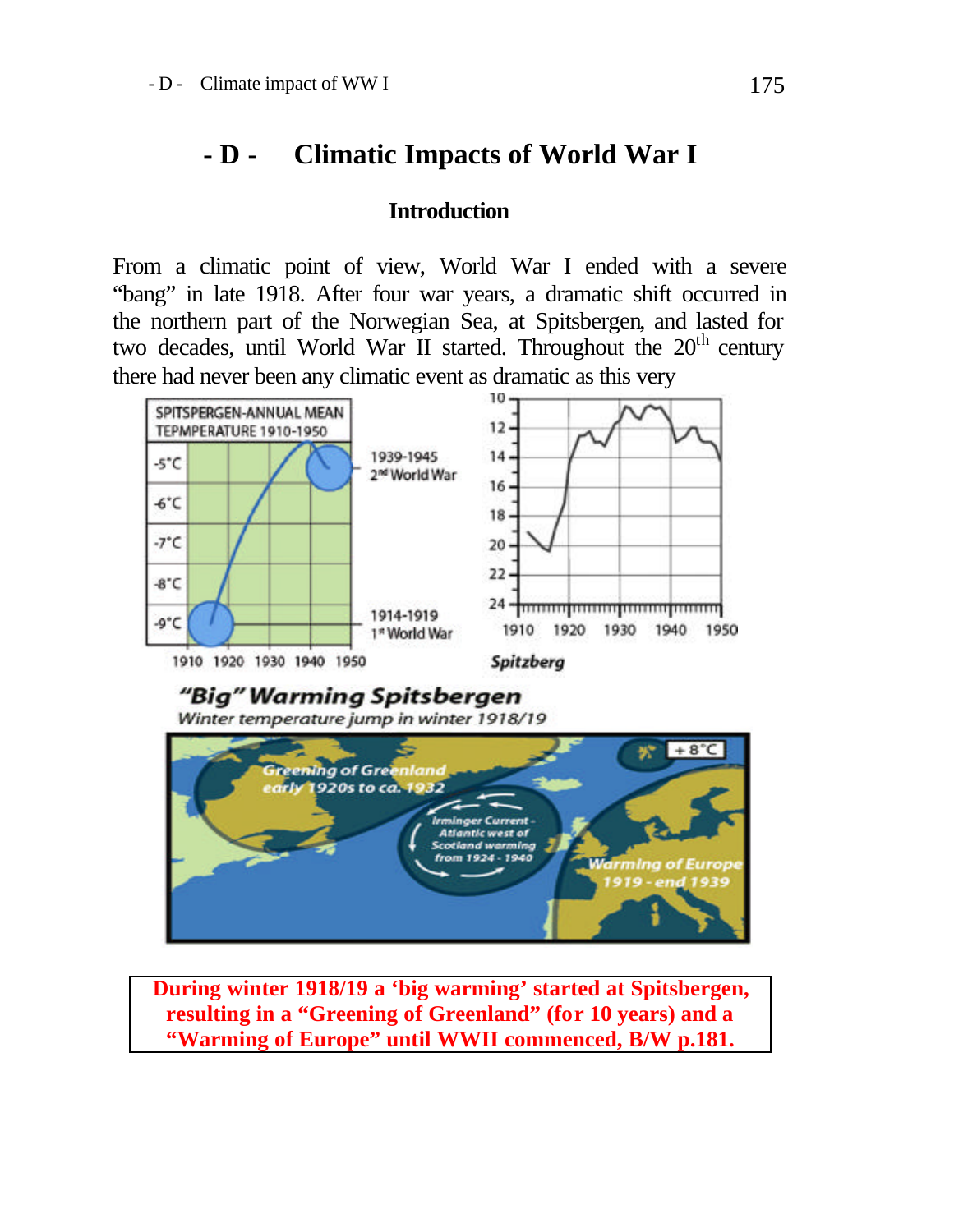pronounced one. At Spitsbergen, winter temperatures jumped up by 8ºC in a few years. The Northern Hemisphere became suddenly much warmer. The terms "Greening of Greenland" and "Warming of Europe" became common expressions.

There is nothing clearer than the commencement of a "big warming" that occurred at exactly the same time with the end of WWI, in November 1918. This is not difficult to prove. What is more difficult to show is that naval war caused this event. On the other hand, it is

easy to point out the fact that nothing else had happened at that time that could have caused such a dramatic climatic shift. There was no earthquake, no major volcanic eruption, no particularly intense sun spots, no unusual El Niño, and no meteorite fell from the sky. There had



been only a devastating naval war, waged for four years at about 2000 kilometres further in the south, around the Isles of Great Britain. As the warming lasted for two decades, until the end of 1939, the warming was sustained and could have remained in place for so long only because of the interiors of the huge and deep Norwegian Sea, which permanently receives plenty of water masses that have passed the British Isles, either on its Atlantic side or coming from the North



While the chapter focuses on linking the naval war of WWI to the "big warming" since 1918, the following two sections will demonstrate